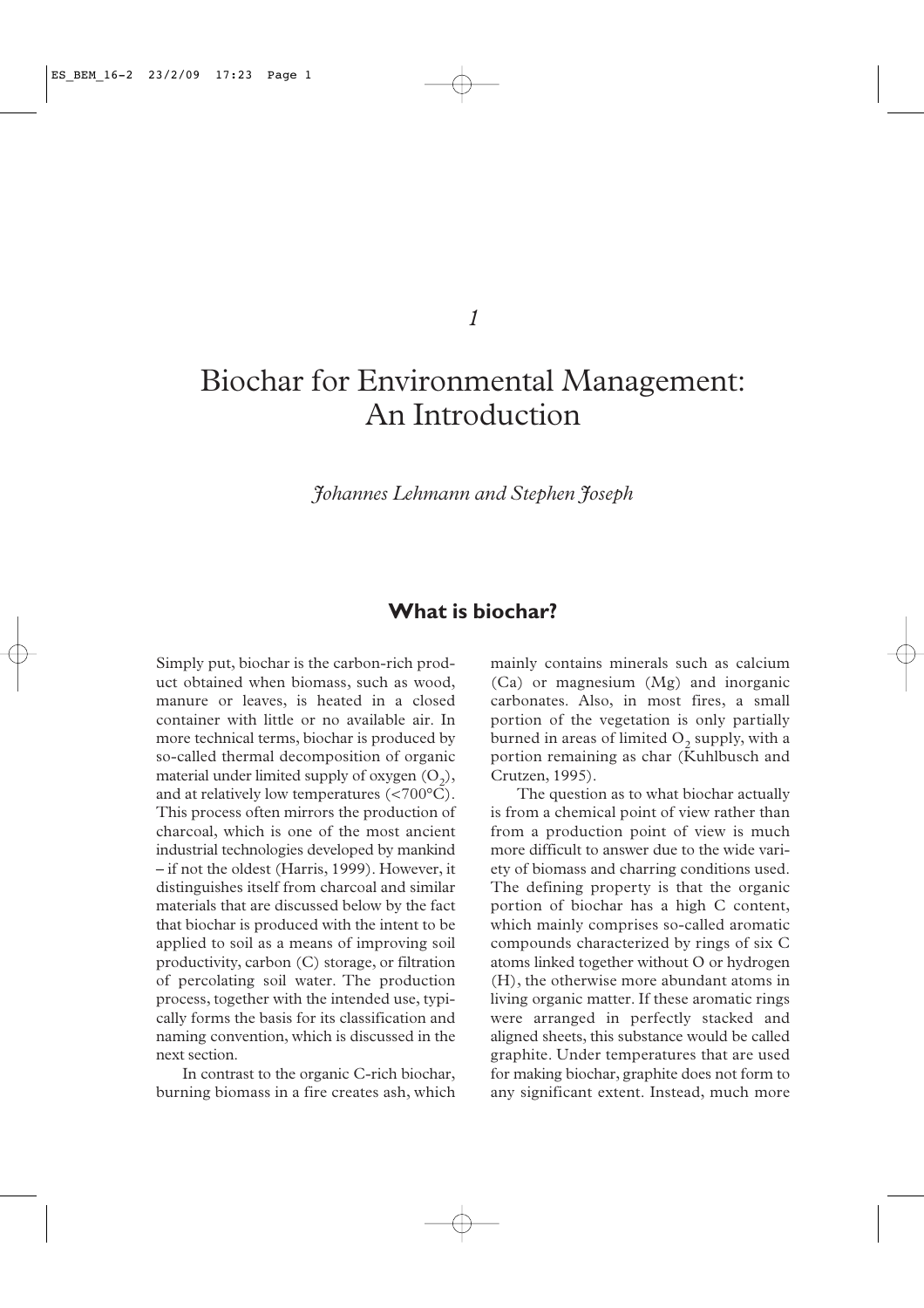

**Figure 1.1** *Structure of graphite as proven for the first time by J. D. Bernal in 1924* 

*Source:* Bernal (1924), with permission from the publisher and the estate

irregular arrangements of C will form, containing O and H and, in some cases, minerals depending upon the feedstock. Until now, biochar-type materials have largely escaped full characterization due to their complexity and variability (Schmidt and Noack, 2000). One of the first attempts to characterize the crystal structure of graphite was undertaken in the 1920s by John D. Bernal. Using X-ray diffraction, Bernal (1924) demonstrated the hexagonal structure and layering of graphene sheets in a pure graphite crystal (see Figure 1.1).The much more irregular biochar-type organic matter was only successfully investigated much later by Rosalind Franklin in the late 1940s (Franklin, 1950, 1951), and efforts to characterize the chemistry of biochar are ongoing and are discussed in detail in Chapters 2 to 4.

### **Biochar terminology**

The term 'biochar' is a relatively recent development, emerging in conjunction with soil management and C sequestration issues (Lehmann et al, 2006). This publication establishes and uses 'biochar' as the appropriate term where charred organic matter is applied to soil in a deliberate manner, with the intent to improve soil properties. This distinguishes biochar from charcoal that is used as fuel for heat, as a filter, as a reductant in iron-making or as a colouring agent in industry or art (see historical definitions in Chapter 7).

The term 'biochar' has previously been used in connection with charcoal production (e.g., Karaosmanoglu et al, 2000; Demirbas, 2004a). The rationale for avoiding the term 'charcoal' when discussing fuel may stem from the intent to distinguish it from coal. Indeed, coal is formed very differently from charcoal and has separate chemical and physical properties, although in very specific cases the differences in properties can become

blurred (see Chapter 17). In spite of this, the term 'charcoal' is long established in popular language and the scientific literature, and will also be used in this book for charred organic matter as a source of energy.

The establishment of the term 'agrichar' is closely related to that of biochar, with the desire to apply charred organic matter to soil, but is not used further in this book. 'Biochar' is preferred here as it includes the application of charred organic matter in settings outside of agriculture, such as promoting soil remediation or other environmental services. And the term emphasizes biological origin, distinguishing it from charred plastics or other non-biological material.

'Char' is a term that is often used interchangeably with charcoal, but is sometimes applied to refer to a material that is charred to a lesser extent than charcoal, typically as a product of fire (Schmidt and Noack, 2000). The term is used in this book to refer to the charred residue of vegetation fires. Both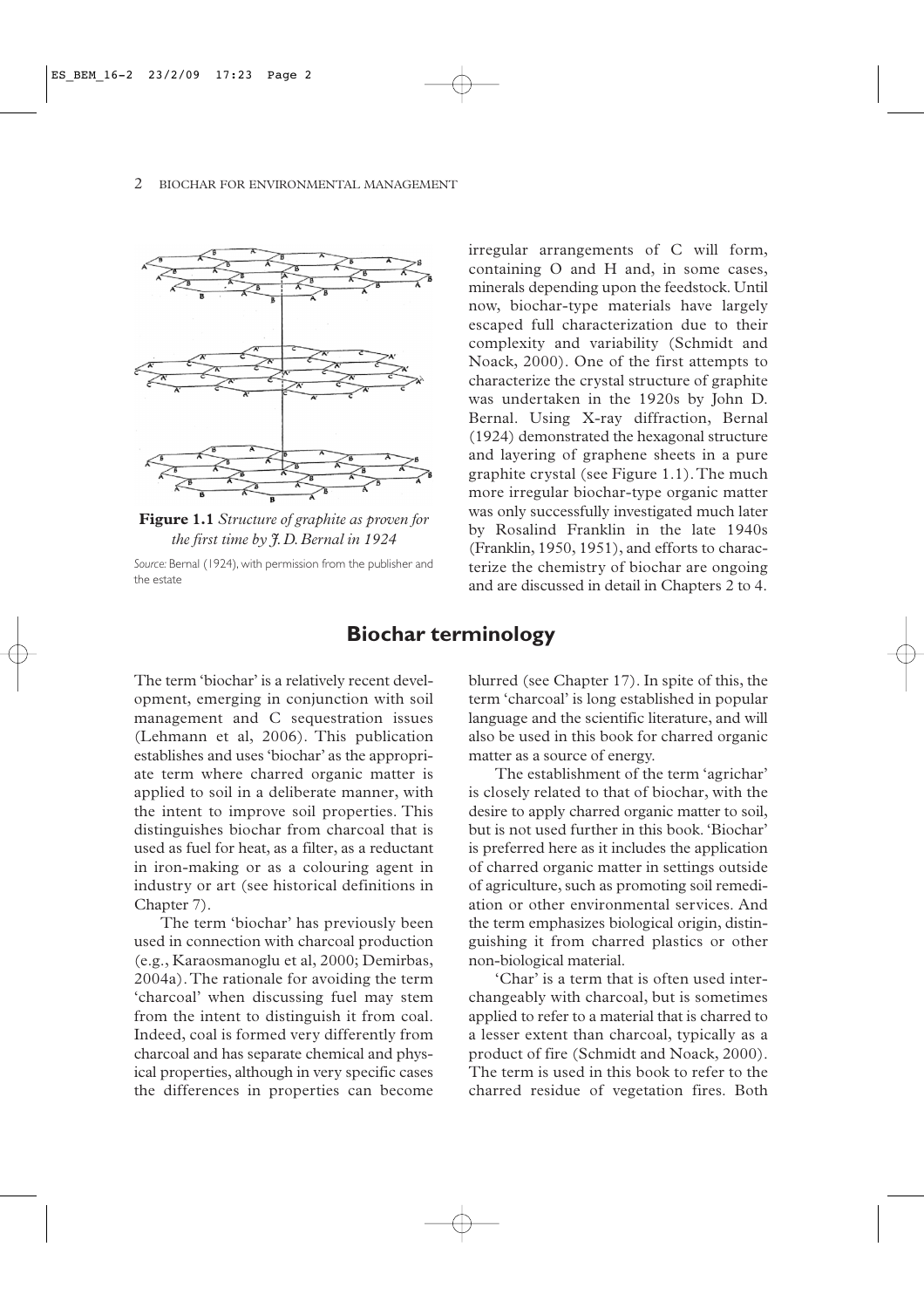terms, char and charcoal, are extensively employed in this volume because much of the available information on charred organic matter has been generated in studies on charcoal production for fuel and on char as a result of fires. In most instances, this body of literature provides information that is relevant to biochar management.

'Activated carbon' is a term used for biochar-type substances, as well as for coal, that have been 'activated' in various ways using, for example, steam or chemicals, often at high temperature (>700°C) (Boehm, 1994). This process is intended to increase the surface area (see Chapter 2) for use in industrial processes such as filtration.

The term 'black C' is much wider and includes all C-rich residues from fire or heat. Fossil fuels such as coal, gas and petrol, as well as biomass, can produce black C. The term includes the solid carbonaceous residue of combustion and heat, as well as the condensation products, known as soot. Black C includes the entire spectrum of charred materials, ranging from char, charcoal and biochar, to soot, graphitic black C and graphite (Schmidt and Noack, 2000).

The term 'charring' is used either in connection with making charcoal or in connection with char originating from fires. The term 'pyrolysis' is typically used either for analytical procedures to investigate the organic chemistry of organic substances (Leinweber and Schulten, 1999) or for bioenergy systems that capture the off-gases emitted during charring and used to produce hydrogen, syngas, bio-oils, heat or electricity (Bridgwater et al, 1999). In contrast, the term 'burning' is typically used if no char remains, with the organic substrate being entirely transformed to ash that does not contain organic C. Often, substances called 'ash' in reality contain some char or biochar, significantly influencing ash properties and behaviour in technology and the environment.

Burning is very different from charring and pyrolysis, not only with respect to the solid ash residue versus biochar and related substances, but in terms of the gaseous products that are generated.Therefore, these two processes should be carefully distinguished from each other.

The terminology surrounding biochar may evolve. However, the definition provided here serves as a starting point for future development. Other terms such as gasification or liquefaction that are used in conjunction with biochar are explained elsewhere (Peacocke and Joseph, undated).

# **The origin of biochar management and research**

While both research and development of biochar for environmental management at a global scale is a somewhat recent development, it is by no means new in certain regions and has even been the subject of scientific research for quite some time. For example, Trimble (1851) shared observations of 'evidence upon almost every farm in the county in which I live, of the effect of charcoal dust in increasing and quickening vegetation'. Early research on the effects of biochar on seedling growth (Retan, 1915)

and soil chemistry (Tryon, 1948) yielded detailed scientific information. In Japan, biochar research significantly intensified during the early 1980s (Kishimoto and Sugiura, 1980, 1985).

The use of biochar has, for some time, been recommended in various horticultural contexts – for example, as a substrate for potting mix (Santiago and Santiago, 1989). In 1927, Morley (1927) writes in the first issue of *The National Greenkeeper* that 'charcoal acts as a sponge in the soil, absorbing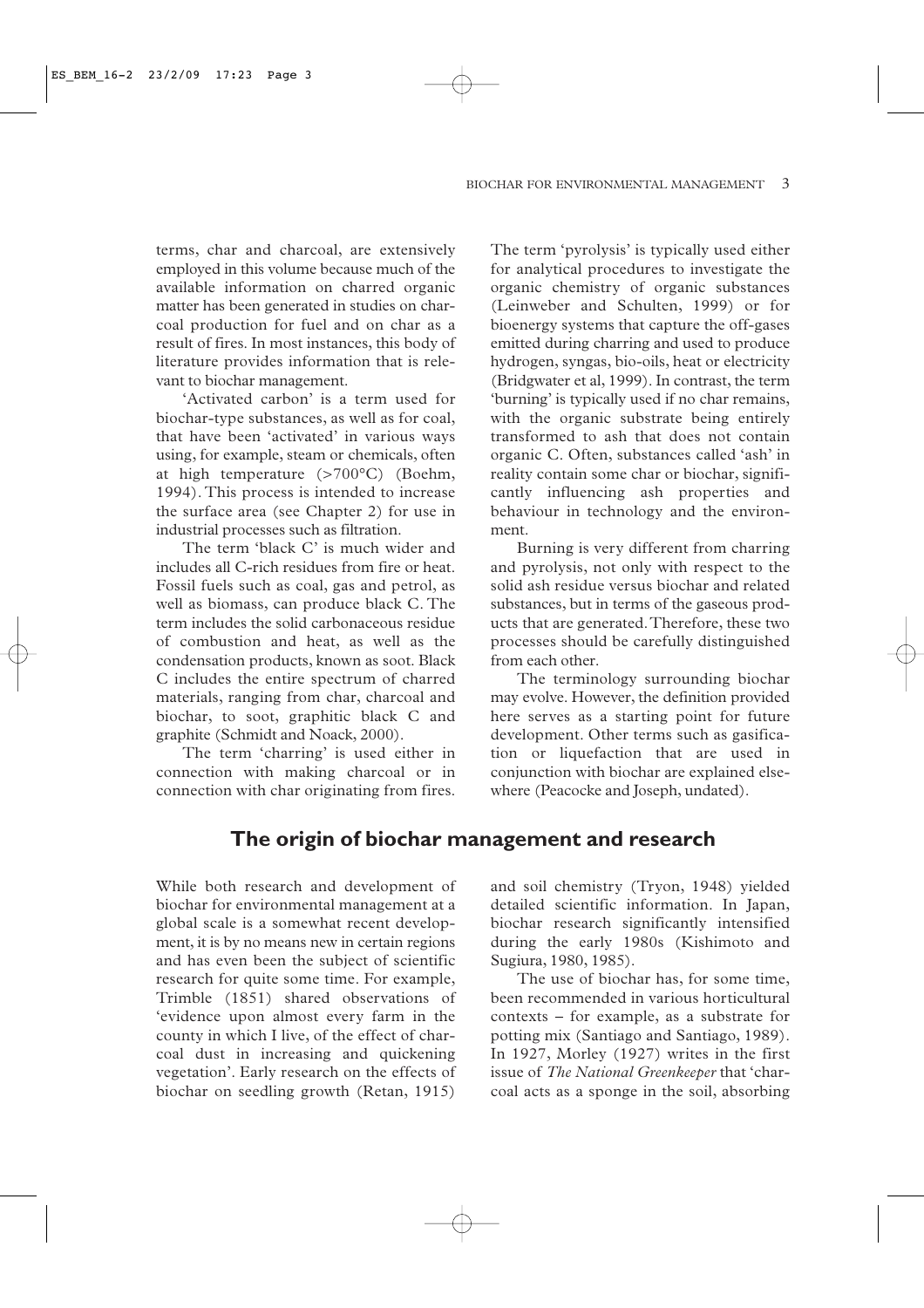

**Figure 1.2** *Advertisement for biochar to be used as a soil amendment in turf greens Source: The National Greenkeeper* (1933)

and retaining water, gases and solutions'. He even remarks that 'as a purifier of the soil and an absorber of moisture, charcoal has no equal' (Morley, 1929), and charcoal products are being marketed for turf applications in a 1933 issue of the same magazine (see Figure 1.2). Young (1804) discusses a practice of 'paring and burning' where soil is heaped onto organic matter (often peat) after setting it on fire with reportedly significant increases in farm revenue. Also, Justus Liebig describes a practice in China where waste biomass was mixed and covered with soil, and set on fire to burn over several days until a black earth is produced, which reportedly improved plant vigour (Liebig, 1878, p452). According to Ogawa (undated), biochar is described by Miyazaki as 'fire manure' in an ancient Japanese text on agriculture dating from 1697 (pp91–104). Despite these early descriptions and research, global interest in biochar only began in the past few years.

The basis for the strong recent interest in biochar is twofold. First, the discovery that biochar-type substances are the explanation for high amounts of organic C (Glaser et al, 2001) and sustained fertility in Amazonian Dark Earths locally known as Terra Preta de Indio (Lehmann et al, 2003a). Justifiably or

not, biochar has, as a consequence, been frequently connected to soil management practised by ancient Amerindian populations before the arrival of Europeans, and to the development of complex civilizations in the Amazon region (Petersen et al, 2001). This proposed association has found widespread support through the appealing notion of indigenous wisdom rediscovered. Irrespective of such assumptions, fundamental scientific research of Terra Preta has also yielded important basic information on the functioning of soils, in general, and on the effects of biochar, in particular (Lehmann, 2009).

Second, over the past five years, unequivocal proof has become available showing that biochar is not only more stable than any other amendment to soil (see Chapter 11), and that it increases nutrient availability beyond a fertilizer effect (see Chapter 5; Lehmann, 2009), but that these basic properties of stability and capacity to hold nutrients are fundamentally more effective than those of other organic matter in soil.This means that biochar is not merely another type of compost or manure that improves soil properties, but is much more efficient at enhancing soil quality than any other organic soil amendment. And this ability is rooted in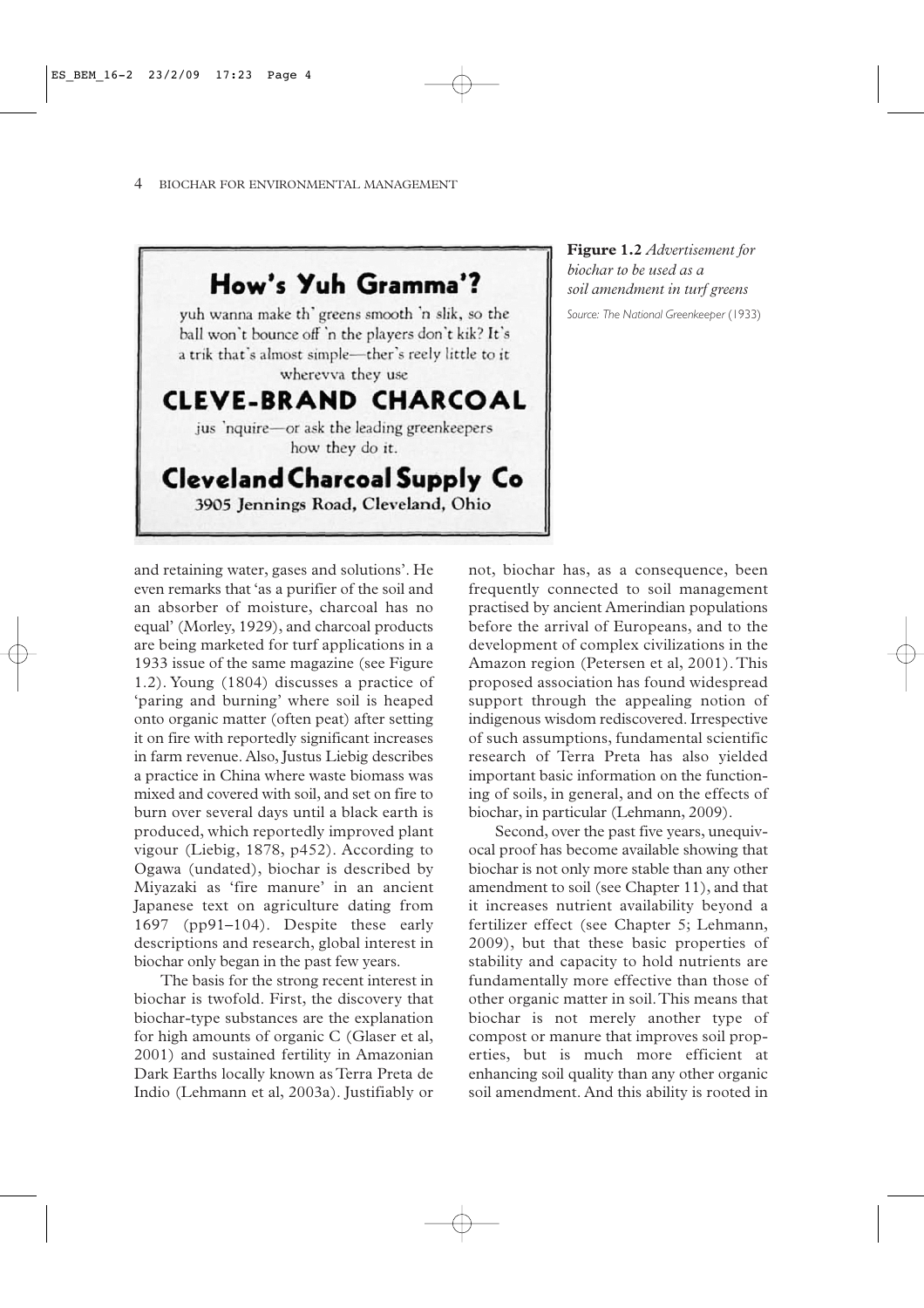specific chemical and physical properties, such as the high charge density (Liang et al, 2006), that result in much greater nutrient retention (Lehmann et al, 2003b), and its particulate nature (Skjemstad et al, 1996; Lehmann et al, 2005) in combination with a specific chemical structure (Baldock and Smernik, 2002) that provides much greater resistance to microbial decay than other soil organic matter (Shindo, 1991; Cheng et al, 2008).These and similar investigations have helped to make a convincing case for biochar as a significant tool for environmental management.They have provided the breakthrough that has brought already existing – yet either specialized or regionally limited – biochar applications and isolated research efforts to a new level.This book is a testament to these expanding activities and their results to date.

# **The big picture**

Four complementary and often synergistic objectives may motivate biochar applications for environmental management: soil improvement (for improved productivity as well as reduced pollution); waste management; climate change mitigation; and energy production (see Figure 1.3), which individually or in combination must have either a social or a financial benefit or both. As a result, very different biochar systems emerge on different scales (see Chapter 9). These systems may require different production



**Figure 1.3** *Motivation for applying biochar technology*

*Source:* Johannes Lehmann

systems that do or do not produce energy in addition to biochar, and range from small household units to large bioenergy power plants (see Chapter 8). The following sections provide a brief introduction into the broad areas that motivate implementation of biochar, leading to more detailed information presented in the individual chapters throughout this book.

### **Biochar as a soil amendment**

Soil improvement is not a luxury but a necessity in many regions of the world. Lack of food security is especially common in sub-Saharan Africa and South Asia, with malnutrition in 32 and 22 per cent of the total population, respectively (FAO, 2006).While malnutrition decreased in many countries worldwide from 1990–1992 to 2001–2003, many nations in Asia, Africa or Latin America have seen increases (FAO, 2006). The 'Green Revolution' initiated by Nobel Laureate Norman Borlaug at the International Centre for Maize and Wheat Improvement (CIMMYT) in Mexico during the 1940s had great success in increasing agricultural productivity in Latin America and Asia.These successes were mainly based on better agricultural technology, such as improved crop varieties, irrigation, and input of fertilizers and pesticides. Sustainable soil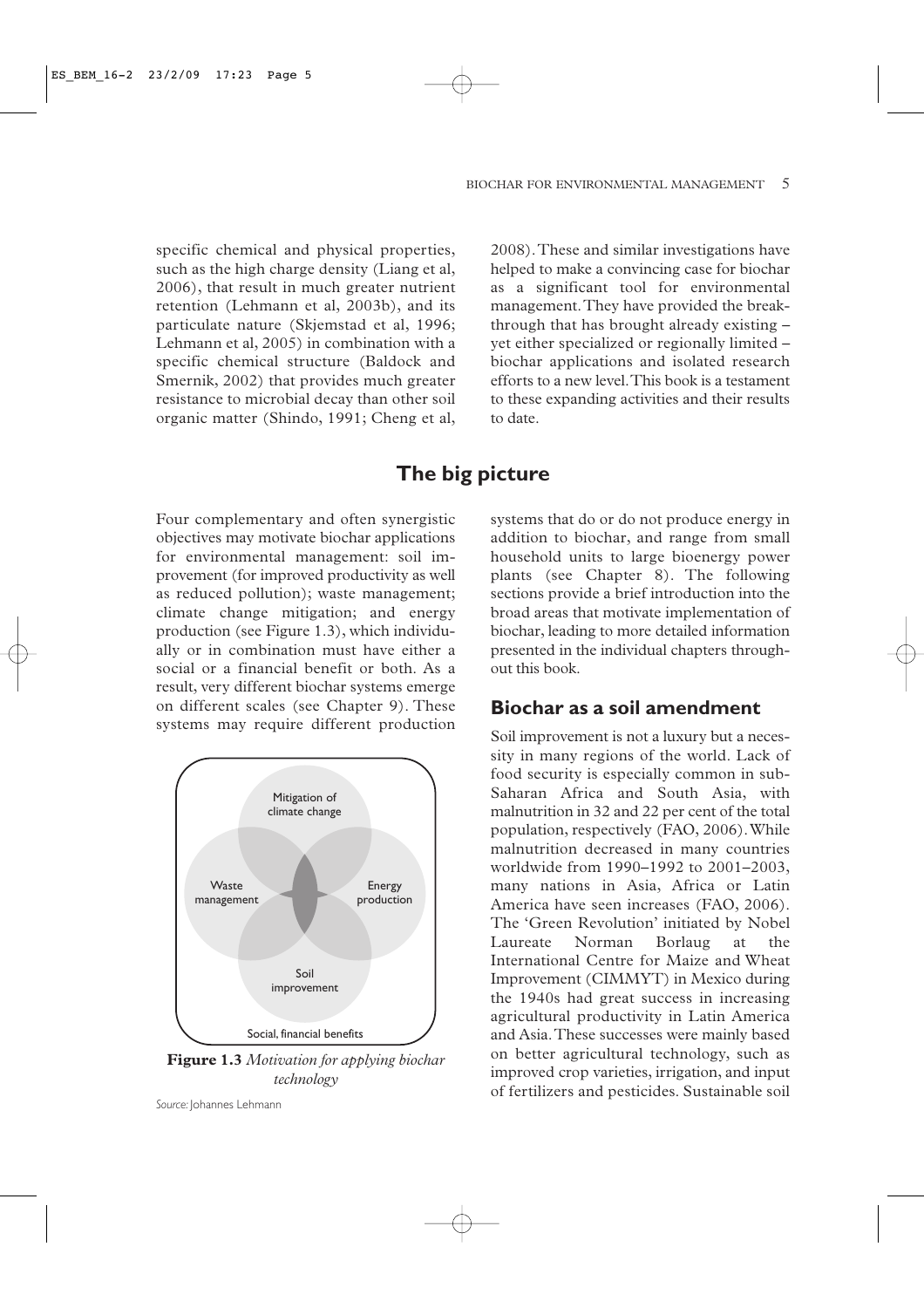management has only recently been demanded to create a 'Doubly Green Revolution' that includes conservation technologies (Tilman, 1998; Conway, 1999). Biochar provides great opportunities to turn the Green Revolution into sustainable agroecosystem practice. Good returns on ever more expensive inputs such as fertilizers rely on appropriate levels of soil organic matter, which can be secured by biochar soil management for the long term (Kimetu et al, 2008; Steiner et al, 2007).

Specifically in Africa, the Green Revolution has not had sufficient success (Evenson and Gollin, 2003), to a significant extent due to high costs of agrochemicals (Sanchez, 2002), among other reasons (Evenson and Gollin, 2003). Biochar provides a unique opportunity to improve soil fertility and nutrient-use efficiency using locally available and renewable materials in a sustainable way. Adoption of biochar management does not require new resources, but makes more efficient and more environmentally conscious use of existing resources. Farmers in resource-constrained agroecosystems are able to convert organic residues and biomass fuels into biochar without compromising energy yield while delivering rapid return on investment (see Chapter 9).

In both industrialized and developing countries, soil loss and degradation is occurring at unprecedented rates (Stocking, 2003; IAASTD, 2008), with profound consequences for soil ecosystem properties (Matson et al, 1997). In many regions, loss in soil productivity occurs despite intensive use of agrochemicals, concurrent with adverse environmental impact on soil and water resources (Foley et al, 2005; Robertson and Swinton, 2005). Biochar is able to play a major role in expanding options for sustainable soil management by improving upon existing best management practices, not only to improve soil productivity (see Chapters 5

and 12), but also to decrease environmental impact on soil and water resources (see Chapters 15 and 16). Biochar should therefore not be seen as an alternative to existing soil management, but as a valuable addition that facilitates the development of sustainable land use: creating a truly green 'Biochar Revolution'.

### **Biochar to manage wastes**

Managing animal and crop wastes from agriculture poses a significant environmental burden that leads to pollution of ground and surface waters (Carpenter et al, 1998; Matteson and Jenkins, 2007).These wastes as well as other by-products are usable resources for pyrolysis bioenergy (Bridgwater et al, 1999; Bridgwater, 2003). Not only can energy be obtained in the process of charring, but the volume and especially weight of the waste material is significantly reduced (see Chapter 8), which is an important aspect, for example, in managing livestock wastes (Cantrell et al, 2007). Similar opportunities exist for green urban wastes or certain clean industrial wastes such as those from paper mills (see Chapter 9; Demirbas, 2002). At times, many of these waste or organic by-products offer economic opportunities, with a significant reliable source of feedstock generated at a single point location (Matteson and Jenkins, 2007). Costs and revenues associated with accepting wastes and by-products are, however, subject to market development and are difficult to predict. In addition, appropriate management of organic wastes can help in the mitigation of climate change indirectly by:

- decreasing methane emissions from landfill;
- reducing industrial energy use and emissions due to recycling and waste reduction;
- recovering energy from waste;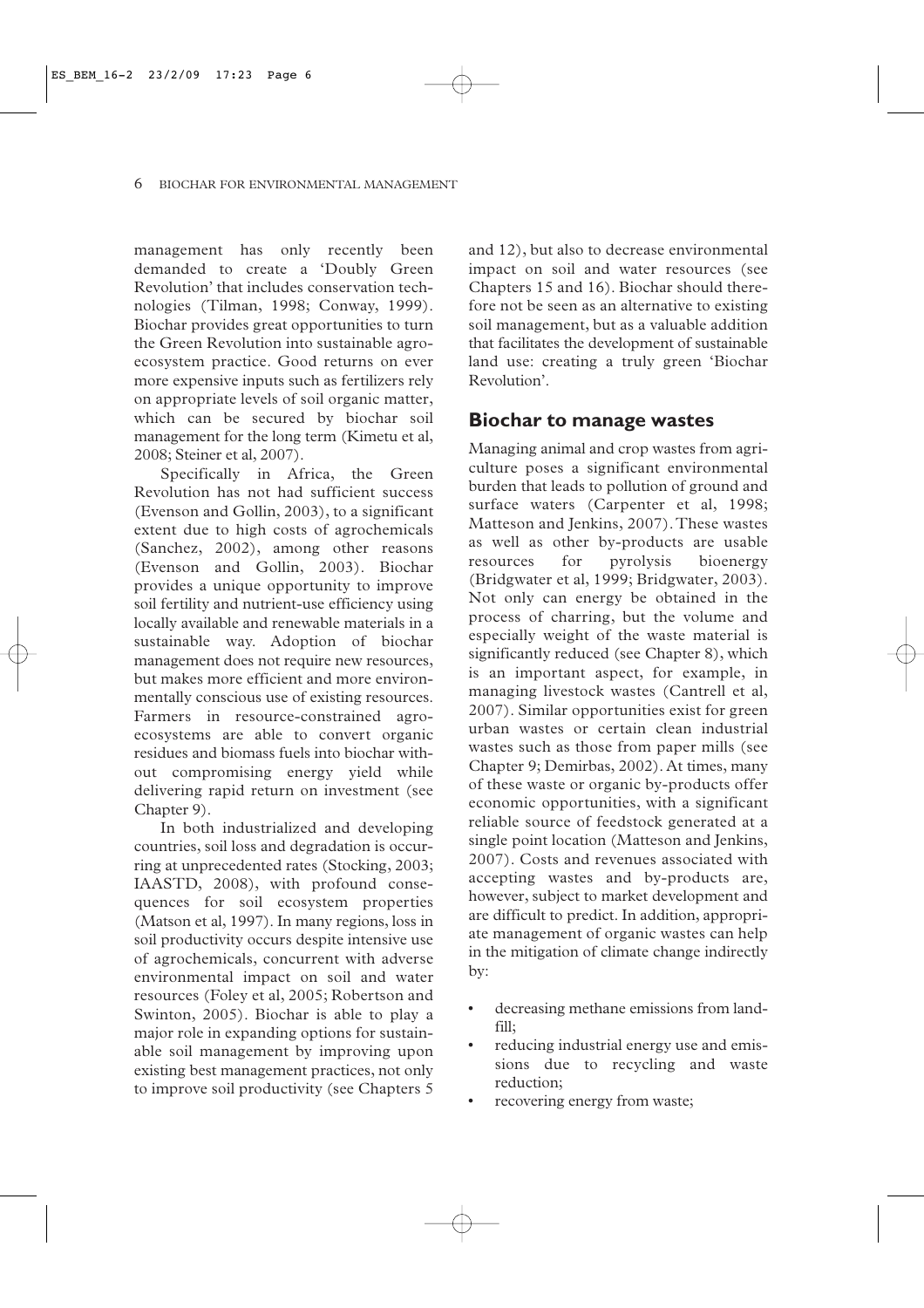- enhancing C sequestration in forests due to decreased demand for virgin paper; and
- decreasing energy used in long-distance transport of waste (Ackerman, 2000).

Strict quality controls have to be applied for biochar, particularly for those produced from waste, but also from other feedstocks. Pathogens that may pose challenges to direct soil application of animal manures (Bicudo and Goyal, 2003) or sewage sludge (Westrell et al, 2004) are removed by pyrolysis, which typically operates above 350°C and is thus a valuable alternative to direct soil application. Contents of heavy metals can be a concern in sewage sludge and some specific industrial wastes, and should be avoided. However, biochar applications are, in contrast to manure or compost applications, not primarily a fertilizer, which has to be applied annually. Due to the longevity of biochar in soil, accumulation of heavy metals by repeated and regular applications over long periods of time that can occur for other soil additions may not occur with biochar.

### **Biochar to produce energy**

Capturing energy during biochar production and, conversely, using the biochar generated during pyrolysis bioenergy production as a soil amendment is mutually beneficial for securing the production base for generating the biomass (Lehmann, 2007a), as well as for reducing overall emissions (see Chapter 18; Gaunt and Lehmann, 2008). Adding biochar to soil instead of using it as a fuel does, indeed, reduce the energy efficiency of pyrolysis bioenergy production; however, the emission reductions associated with biochar additions to soil appear to be greater than the fossil fuel offset in its use as fuel (Gaunt and Lehmann, 2008). A biochar vision is therefore especially effective in offering environmental solutions, rather than solely producing energy.

This appears to be an appropriate approach for bioenergy as a whole. In fact, bioenergy, in general, and pyrolysis, in particular, may contribute significantly to securing a future supply of green energy. However, it will, most likely, not be able to solve the energy crises and satisfy rising global demand for energy on its own. For example, Kim and Dale (2004) estimated the global potential to produce ethanol from crop waste to offset 32 per cent of gasoline consumption at the time of the study. This potential will most likely never be achieved. An assessment of the global potential of bioenergy from forestry yielded a theoretical surplus supply of 71EJ in addition to other wood needs for 2050 (Smeets and Faaij, 2006), in comparison to a worldwide energy consumption of 489EJ in 2005 (EIA, 2007). If economical and ecological constraints were applied, the projection for available wood significantly decreases (Smeets and Faaij, 2006). However, even a fraction of the global potential will be an important contribution to an overall energy solution. On its own, however, it will probably not satisfy future global energy demand.

In regions that rely on biomass energy, as is the case for most of rural Africa as well as large areas in Asia and Latin America, pyrolysis bioenergy provides opportunities for more efficient energy production than wood burning (Demirbas, 2004b). It also widens the options for the types of biomass that can be used for generating energy, going beyond wood to include, for example, crop residues. A main benefit may be that pyrolysis offers clean heat, which is needed to develop cooking technology with lower indoor pollution by smoke (Bhattacharya and Abdul Salam, 2002) than is typically generated during the burning of biomass (Bailis et al, 2005) (see Chapter 20).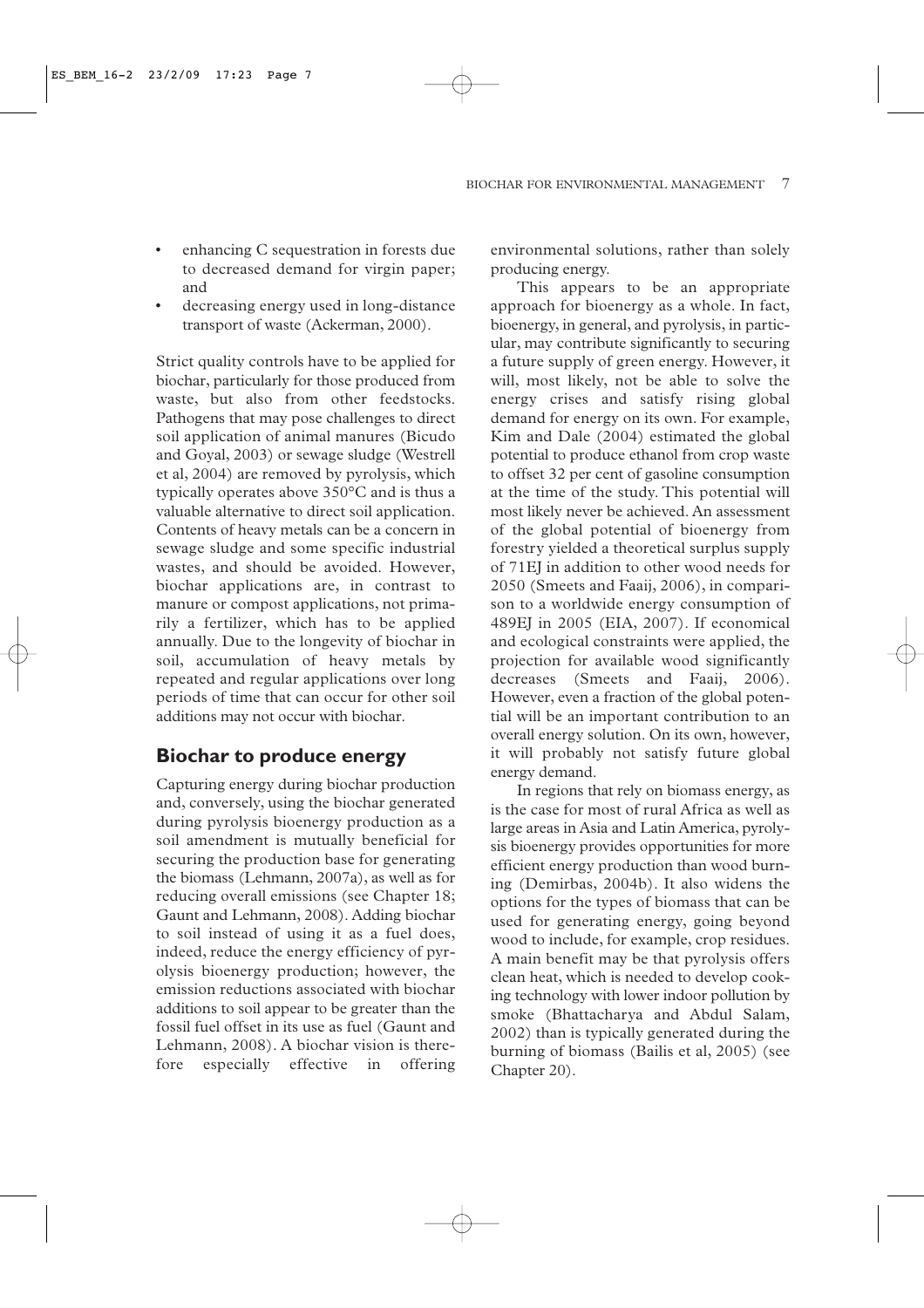# **Biochar to mitigate climate change**

Adding biochar to soils has been described as a means of sequestering atmospheric carbon dioxide  $(CO<sub>2</sub>)$  (Lehmann et al, 2006). For this to represent true sequestration, two requirements have to be met. First, plants have to be grown at the same rate as they are being charred because the actual step from atmospheric  $CO<sub>2</sub>$  to an organic C form is delivered by photosynthesis in plants. Yet, plant biomass that is formed on an annual basis typically decomposes rapidly. This decomposition releases the  $CO<sub>2</sub>$  that was fixed by the plants back to the atmosphere. In contrast, transforming this biomass into biochar that decomposes much more slowly diverts C from the rapid biological cycle into a much slower biochar cycle (Lehmann, 2007b). Second, the biochar needs to be truly more stable than the biomass from which it was formed.This seems to be the case and is supported by scientific evidence (see Chapter 11).

Several approaches have been taken to provide first estimates of the large-scale potential of biochar sequestration to reduce atmospheric  $CO<sub>2</sub>$  (Lehmann et al, 2006; Lehmann, 2007b; Laird, 2008), which will need to be vetted against economic (see Chapters 19 and 20) and ecological constraints and extended to include a full emission balance (see Chapter 18). Such emission balances require a comparison to a baseline scenario, showing what emissions have been reduced by changing to a system that utilizes biochar sequestration. Until more detailed studies based on concrete locations reach the information density required to extrapolate to the global scale, a simple comparison between global C fluxes may need to suffice to demonstrate the potential of biochar sequestration (see Figure 1.4). Almost four times more organic C is stored in the Earth's soils than in atmospheric  $CO<sub>2</sub>$ . And every 14 years, the entire atmospheric CO<sub>2</sub> has cycled once through the biosphere (see Figure 1.4). Furthermore, the annual



**Figure 1.4** *The global carbon cycle of net primary productivity (total net photosynthesis flux from atmosphere into plants) and release to the atmosphere from soil (by microorganisms decomposing organic matter) in comparison to total amounts of carbon in soil, plant and atmosphere, and anthropogenic carbon emissions (sum of fossil fuel emissions and land-use change) Source:* data from Sabine et al (2004)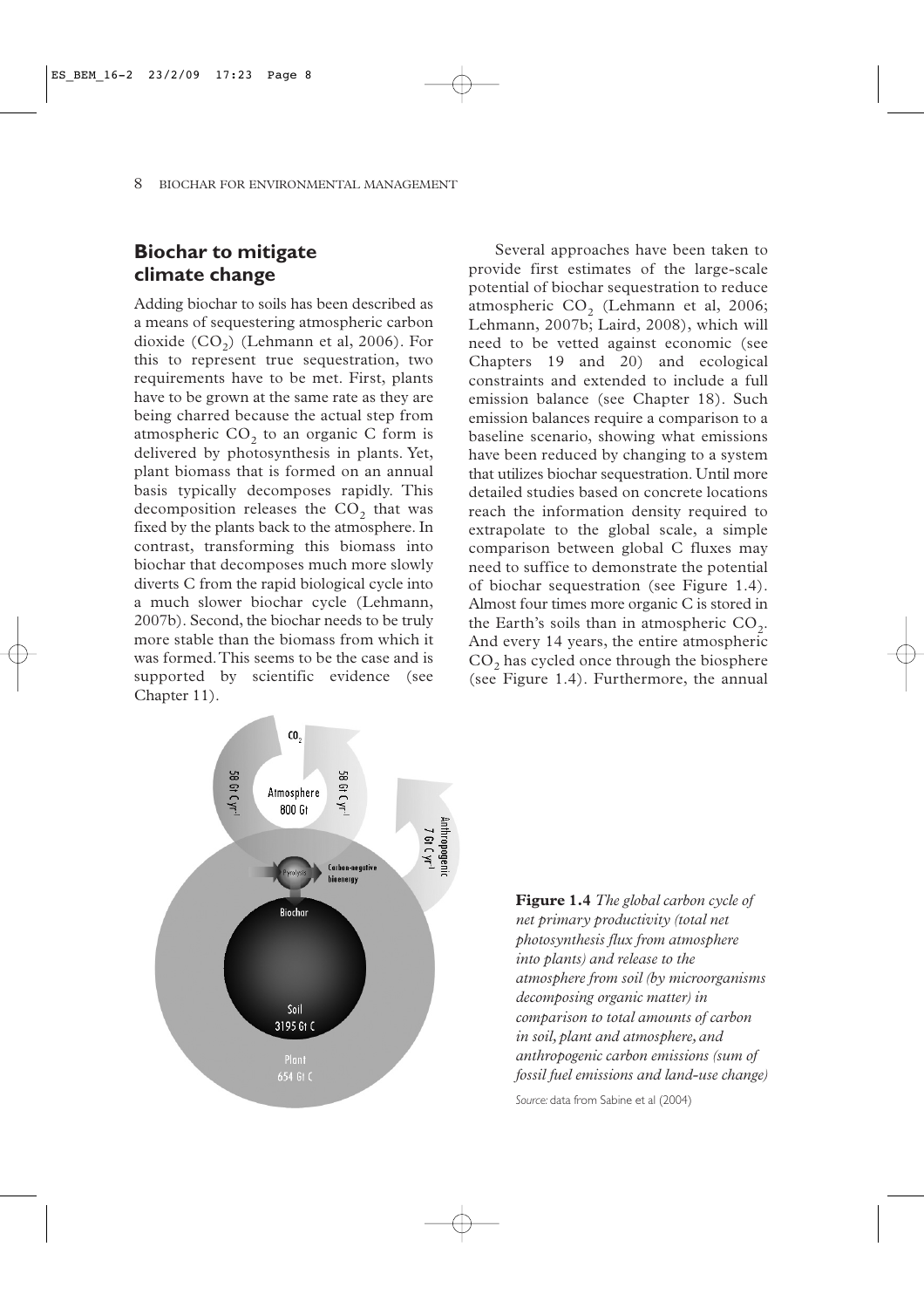uptake of  $CO<sub>2</sub>$  by plants is eight times greater than today's anthropogenic  $CO<sub>2</sub>$  emissions. This means that large amounts of  $CO<sub>2</sub>$  are cycling between atmosphere and plants on an annual basis and most of the world's organic C is already stored in soil. Diverting only a small proportion of this large amount of cycling C into a biochar cycle would make a

large difference to atmospheric  $CO<sub>2</sub>$  concentrations, but very little difference to the global soil C storage. Diverting merely 1 per cent of annual net plant uptake into biochar would mitigate almost 10 per cent of current anthropogenic C emissions (see Chapter 18). These are important arguments to feed into a policy discussion (see Chapter 22).

# **Adoption of biochar for environmental management**

Adopting biochar-based strategies for energy production, soil management and C sequestration relies primarily on individual companies, municipalities and farmers (see Chapter 21). But national governments and international organizations could play a critical role by facilitating the process of technological development, especially in the initial phases of research and development. Although biochar has great potential to become a critical intervention in addressing key future challenges, it is best seen as an important 'wedge', contributing to an overall portfolio of strategies, as introduced by Pacala and Socolow (2004) for climate change. Such an approach does not apply only to global warming, but also to large-scale efforts to deliver food security to more people worldwide, to produce energy and to improve waste management.

Adoption may occur in multiple sectors to varying extents because biochar systems serve to address different objectives (see Figure 1.3) and operate on different scales, and can therefore be very different from each other (see Chapter 9).

Concerns over using biomass resources that would otherwise fulfil ecosystem services or human needs have to be taken into full consideration. Possible conflicts of producing energy and biochar versus food as a consequence of massive adoption of biochar technologies have to be considered, as discussed for bioenergy in general (Müller et al, 2008). But the minimum residue cover required to protect soil surfaces also needs to be established in conjunction with biochar management of soil organic matter. While biochar will undoubtedly improve soil quality and productivity, some soil cover is required to keep water and wind erosion at a minimum. Therefore, plant residues cannot be entirely removed for biochar production. Other tasks that lie ahead are technological issues, such as refining methods for production, transportation of biochar and its application to soil, while avoiding unacceptable dust formation or health hazards (see Chapters 8 and 12).These are merely examples of questions that need to be addressed in the near future and that are discussed in more detail in individual chapters.

Much information certainly must still be gathered, and several such challenges have to be addressed (Lehmann, 2007a; Laird, 2008). But the tasks ahead are of such magnitudes that they can be solved alongside implementation. In fact, biochar research requires working under conditions of economically feasible enterprises in order to investigate the processes at the scale at which they are to be implemented. Much has already been achieved, and the basic information on which biochar for environmental management rests is available. This book documents that information and serves as the starting point for scaling up biochar management to become a global strategy.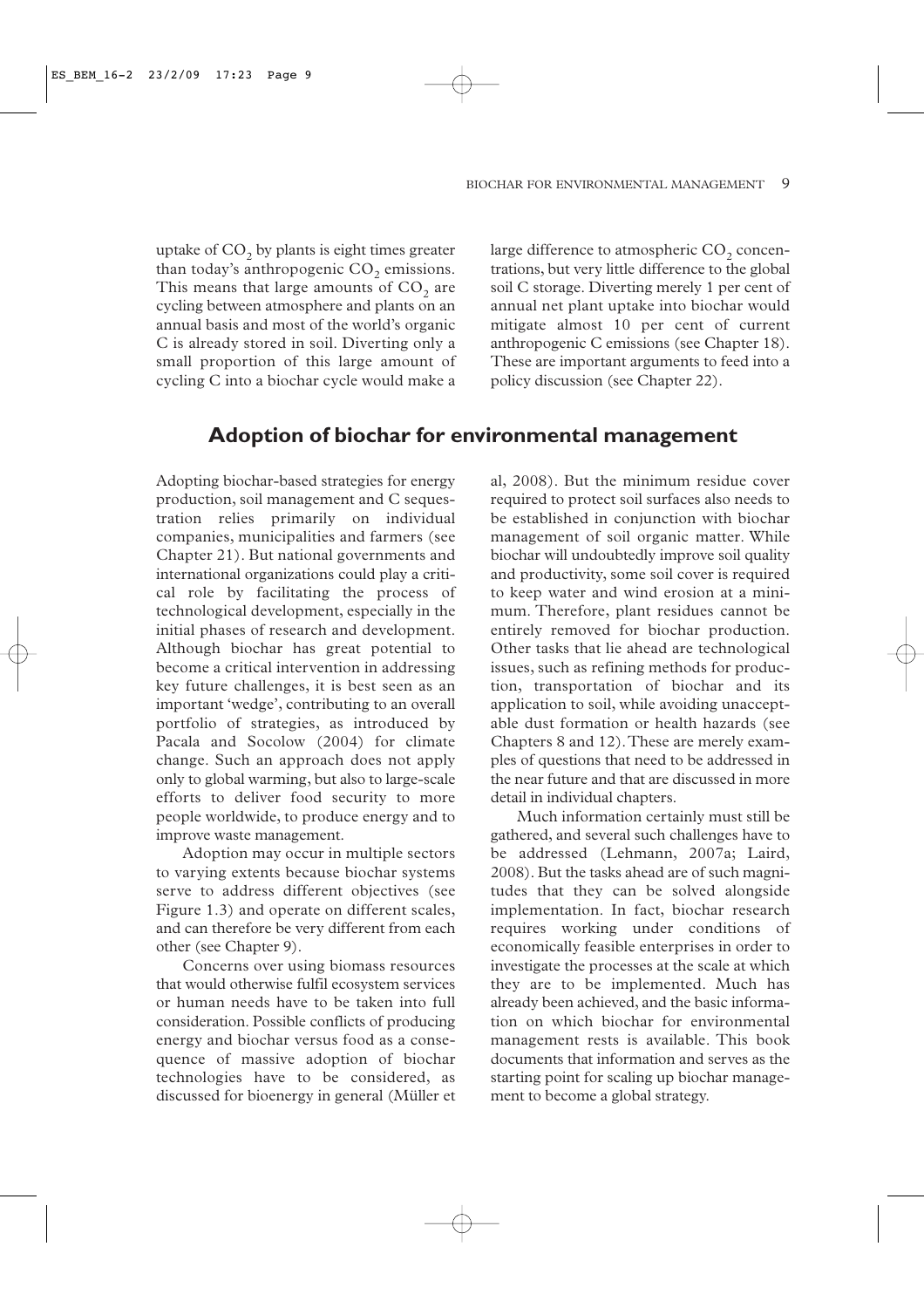### **References**

Ackerman, F. (2000) 'Waste management and climate change', *Local Environment*, vol 5, pp223–229

- Bailis, R., Ezzati, M. and Kammen, D. M. (2005) 'Mortality and greenhouse gas impacts of biomass and petroleum energy futures in Africa', *Science*, vol 308, pp98–103
- Baldock, J. A. and Smernik, R. J. (2002) 'Chemical composition and bioavailability of thermally altered *Pinus resinosa* (Red pine) wood', *Organic Geochemistry*, vol 33, pp1093–1109
- Bernal, J. D. (1924) 'The structure of graphite', *Proceedings of the Royal Society of London Series A*, vol 106, pp749–773
- Bhattacharya, S. C. and Abdul Salam, P. (2002) 'Low greenhouse gas biomass options for cooking in the developing countries', *Biomass and Bioenergy*, vol 22, pp305–317
- Bicudo, J. R. and Goyal, S. M. (2003) 'Pathogens and manure management systems: A review', *Environmental Technology*, vol 24, pp115–130
- Boehm, H. P. (1994) 'Some aspects of the surface chemistry of carbon blacks and other carbons', *Carbon*, vol 32, pp759–769
- Bridgwater, A.V. (2003) 'Renewable fuels and chemicals by thermal processing of biomass', *Chemical Engineering Journal*, vol 91, pp87–102
- Bridgwater, A.V., Meier, D. and Radlein, D. (1999) 'An overview of fast pyrolysis of biomass', *Organic Geochemistry*, vol 30, pp1479–1493
- Cantrell, K., Ro, K., Mahajan, D., Anjom, M. and Hunt, P. G. (2007) 'Role of thermochemical conversion in livestock waste-to-energy treatments: Obstacles and opportunities', *Industrial and Engineering Chemistry Research*, vol 46, pp8918–8927
- Carpenter, S. R., Caraco, N. F., Correll, D. L., Howarth, R.W., Sharpley, A. N. and Smith, V. H. (1998) 'Nonpoint pollution of surface waters with phosphorus and nitrogen', *Ecological Applications*, vol 8, pp559–568
- Cheng, C. H., Lehmann, J.,Thies, J. E. and Burton, S. D. (2008) 'Stability of black carbon in soils across a climatic gradient', *Journal of Geophysical Research*, vol 113, G02027

Conway, G. (1999) *The Doubly Green Revolution*, Cornell University Press, Ithaca, NY, US

- Demirbas, A. (2002) 'Utilization of urban and pulping wastes to produce synthetic fuel via pyrolysis', *Energy Sources A*, vol 24, pp205–213
- Demirbas, A. (2004a) 'Determination of calorific values of bio-chars and pyro-oils from pyrolysis of beech trunkbarks', *Journal of Analytical and Applied Pyrolysis*, vol 72, pp215–219
- Demirbas, A. (2004b) 'Bioenergy, global warming, and environmental impacts', *Energy Sources*, vol 26, pp225–236
- EIA (US Energy Information Administration) (2007) 'International total primary energy consumption and energy intensity', Energy Information Administration, US Government, www.eia.doe.gov/pub/international/iealf/tablee1 .xls, accessed 10 August 2008
- Evenson, R. R. and Gollin, D. (2003) 'Assessing the impact of the green revolution, 1960 to 2000', *Science*, vol 300, pp758–762
- FAO (United Nations Food and Agriculture Organization) (2006) *The State of Food Insecurity in the World*, FAO, Rome, www.fao.org/docrep/009/a0750e/ a0750e00.htm, accessed 7 August 2008
- Foley, J. A., DeFries, R., Asner, G. P., Barford, C., Bonan, G., Carpenter, S. R., Chapin, F. S., Coe, M.T., Daily, G. C., Gibbs, H. K., Helkowski, J. H., Holloway,T., Howard, E. A., Kucharik, C. J., Monfreda, C., Patz, J. A., Prentice, I. C., Ramankutty, N. and Snyder, P. K. (2005) 'Global consequences of land use', *Science*, vol 309, pp570–574
- Franklin, R. E. (1950) 'The interpretation of diffuse X–ray diagrams of carbon', *Acta Crystallography,* vol 3, pp107–121
- Franklin, R. E. (1951) 'Crystallite growth in graphitizing and non-graphitizing carbons', *Proceedings of the Royal Society of London, Series A, Mathematical and Physical Sciences*, vol 209, pp196–218
- Gaunt, J. and Lehmann, J. (2008) 'Energy balance and emissions associated with biochar sequestration and pyrolysis bioenergy production', *Environmental Science and Technology*, vol 42, pp4152–4158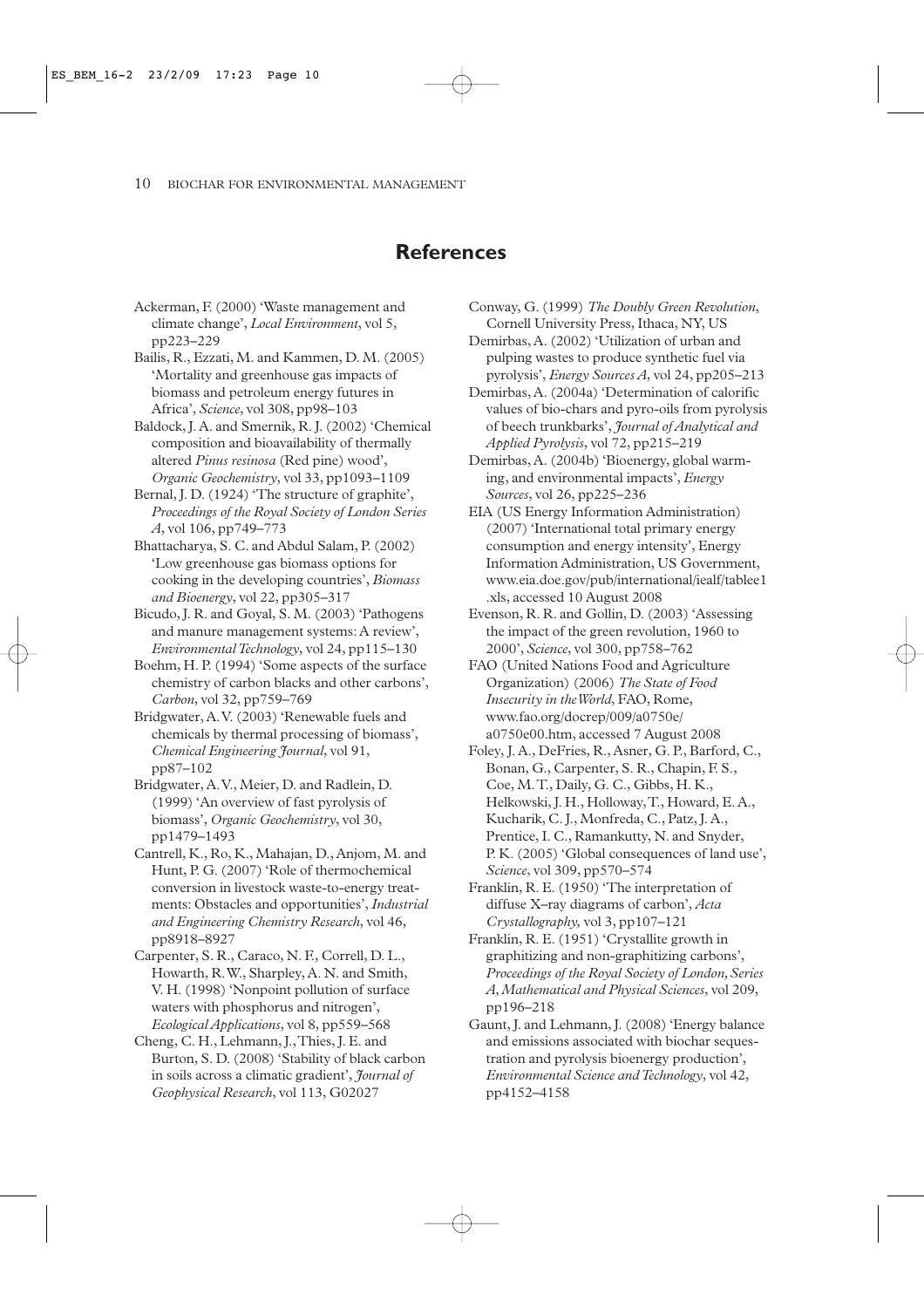Glaser, B., Haumaier, L., Guggenberger, G. and Zech,W. (2001) 'The Terra Preta phenomenon: A model for sustainable agriculture in the humid tropics', *Naturwissenschaften,* vol 88, pp37–41

Harris, P. (1999) 'On charcoal', *Interdisciplinary Science Reviews*, vol 24, pp301–306

IAASTD (2008) *International Assessment of Agricultural Knowledge, Science and Technology for Development*, www.agassessment.org, accessed 8 August 2008

- Karaosmanoglu, F., Isigigur-Ergundenler, A. and Sever, A. (2000) 'Biochar from the straw-stalk of rapeseed plant', *Energy and Fuels*, vol 14, pp336–339
- Kim, S. and Dale, B. E. (2004) 'Global potential bioethanol production from wasted crops and crop residues', *Biomass and Bioenergy*, vol 26, pp361–375
- Kimetu, J., Lehmann, J., Ngoze, S., Mugendi, D., Kinyangi, J., Riha, S.,Verchot, L., Recha, J. and Pell, A. (2008) 'Reversibility of soil productivity decline with organic matter of differing quality along a degradation gradient', *Ecosystems*, vol 11, pp726–739
- Kishimoto, S. and Sugiura, G. (1980) *Introduction to Charcoal Making on Sunday*, Sougou Kagaku Shuppan,Tokyo (in Japanese)
- Kishimoto, S. and Sugiura, G. (1985) 'Charcoal as a soil conditioner', in *Symposium on Forest Products Research, International Achievements for the Future*, vol 5, pp12–23
- Kuhlbusch,T. A. J. and Crutzen, P. J. (1995) 'Toward a global estimate of black carbon in residues of vegetation fires representing a sink of atmospheric CO<sub>2</sub> and a source of O<sub>2</sub>', *Global Biogeochemical Cycles*, vol 9, pp491–501

Laird, D. A. (2008) 'The charcoal vision: A win–win–win scenario for simultaneously producing bioenergy, permanently sequestering carbon, while improving soil and water quality', *Agronomy Journal*, vol 100, pp178–181

- Lehmann, J. (2007a) 'Bio-energy in the black', *Frontiers in Ecology and the Environment*, vol 5, pp381–387
- Lehmann, J. (2007b) 'A handful of carbon', *Nature*, vol 447, pp143–144
- Lehmann, J. (2009) 'Terra preta Nova where to from here?', in W. I.Woods,W. G.Teixeira, J. Lehmann, C. Steiner and A.WinklerPrins (eds)

*Terra preta Nova: A Tribute to Wim Sombroek*, Springer, Berlin, pp473–486

- Lehmann, J., Kern, D. C., Glaser, B. and Woods, W. I. (2003a) *Amazonian Dark Earths: Origin, Properties, Management*, Kluwer Academic Publishers,The Netherlands
- Lehmann, J., da Silva, Jr., J. P., Steiner, C., Nehls,T., Zech,W. and Glaser, B. (2003b) 'Nutrient availability and leaching in an archaeological Anthrosol and a Ferralsol of the Central Amazon basin: fertilizer, manure and charcoal amendments', *Plant and Soil,* vol 249, pp343–357
- Lehmann, J., Liang, B., Solomon, D., Lerotic, M., Luizão, F., Kinyangi, F., Schäfer,T.,Wirick, S. and Jacobsen, C. (2005) 'Near-edge X-ray absorption fine structure (NEXAFS) spectroscopy for mapping nano-scale distribution of organic carbon forms in soil: Application to black carbon particles', *Global Biogeochemical Cycles*, vol 19, pGB1013
- Lehmann, J., Gaunt, J. and Rondon, M. (2006) 'Bio-char sequestration in terrestrial ecosystems – a review', *Mitigation and Adaptation Strategies for Global Change*, vol 11, pp403–427
- Leinweber, P. and Schulten, H.-R. (1999) 'Advances in analytical pyrolysis of soil organic matter', *Journal of Analytical and Applied Pyrolysis*, vol 49, pp359–383
- Liang, B., Lehmann, J., Solomon, D., Kinyangi, J., Grossman, J., O'Neill, B., Skjemstad, J. O., Thies, J., Luizão, F. J., Petersen, J. and Neves, E. G. (2006) 'Black carbon increases cation exchange capacity in soils', *Soil Science Society of America Journal,* vol 70, pp1719–1730
- Liebig, J. von (1878) *Chemische Briefe*, C. F. Winter'sche Verlagshandlung, Leipzig and Heidelberg, Germany
- Matson, P. A., Parton,W. J., Power, A. G. and Swift, M. J. (1997) 'Agricultural intensification and ecosystem properties', *Science*, vol 277, pp504–509
- Matteson, G. C. and Jenkins, B. M. (2007) 'Food and processing residues in California: Resource assessment and potential for power generation', *Bioresource Technology*, vol 98, pp3098–3105
- Miyazaki,Y. (1697) *Nougyou-Zennsho* [*Encyclopedia of Agriculture*], vol 1, pp91–104, in 12-volume *Nihon Nousho Zenshu* [*Complete Works of Ancient Agricultural Books in Japan*], Nousangyoson Bunka Kyokai,Tokyo (in Japanese)